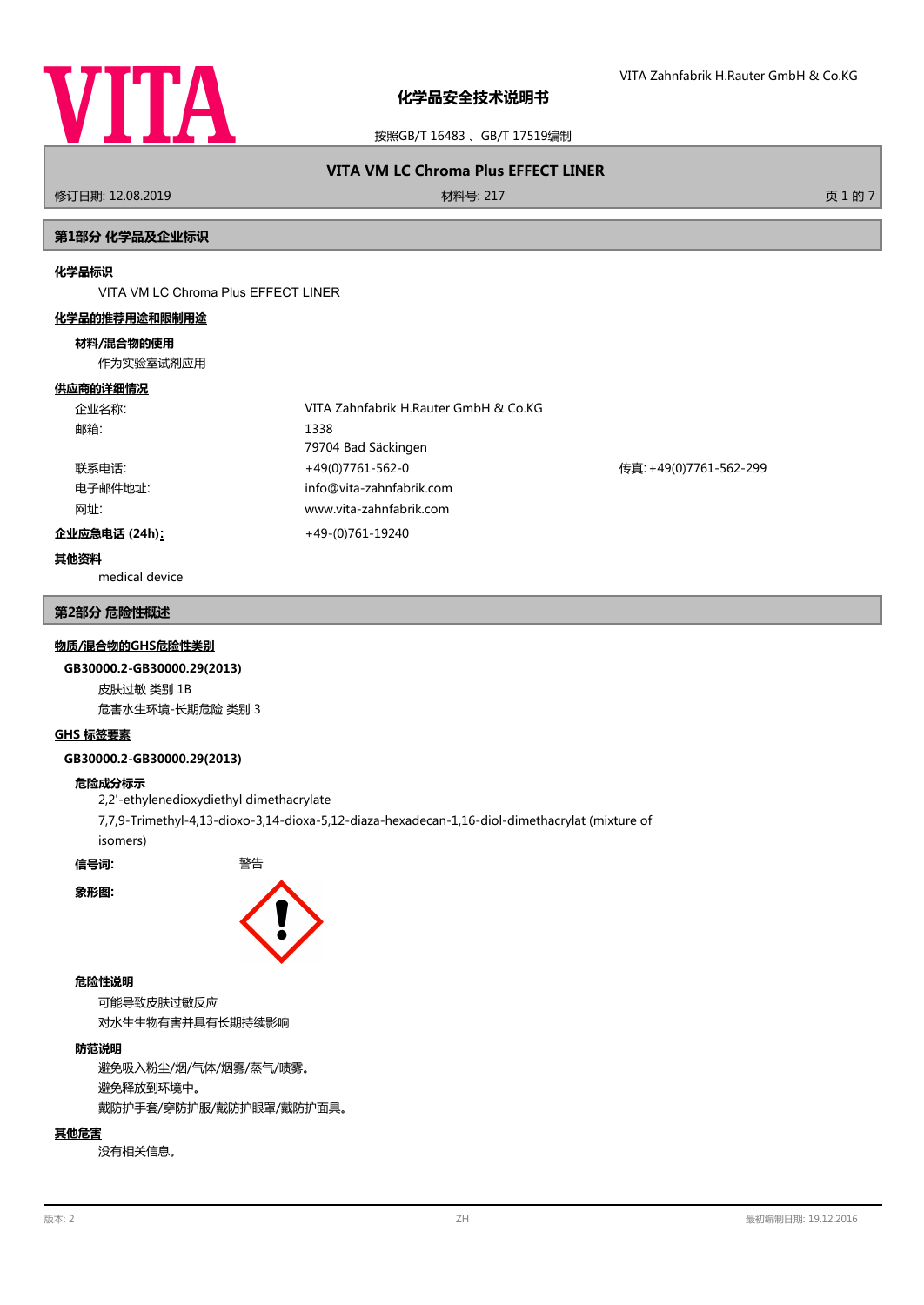# **第3部分 成分/组成信息**

# **混合物**

## **危险的成分**

| ICAS号      | 化学品名称                                                                               | 数量          |
|------------|-------------------------------------------------------------------------------------|-------------|
| 72869-86-4 | [7,7,9-Trimethyl-4,13-dioxo-3,14-dioxa-5,12-diaza-hexadecan-1,16-diol-dimethacrylat | $30 - 35$ % |
|            | (mixture of isomers)                                                                |             |
| $109-16-0$ | 2.2'-ethylenedioxydiethyl dimethacrylate                                            | $5 - 10\%$  |
| 2867-47-2  | 2-dimethylaminoethyl methacrylate                                                   | %<br>< 1    |
|            |                                                                                     |             |

### **第4部分 急救措施**

# **有关急救措施的描述**

#### **若吸入**

提供新鲜空气。 如有疑问或症状仍然存在,寻求医疗咨询。

#### **若皮肤接触**

接触到皮肤时,立刻用很多水 和 肥皂冲洗皮肤。 立即脱掉所有沾染的衣服,清洗后方可重新使用 必须医生处

# 理。

## **若眼睛接触**

立刻小心且彻底的用洗眼设备或用水冲洗眼睛。 眼睛受到刺激时请去看眼科医生。

#### **若食入**

立刻漱口,然后喝大量的水。

#### **最重要的症状和健康影响**

没有相关信息。

#### **对医生的特别提示**

症状处理。

#### **第5部分 消防措施**

## **灭火介质**

#### **适合的灭火剂**

依照周边环境决定防火措施。

## **特别危险性**

不易燃 。

## **消防人员的特殊保护设备和防范措施**

佩戴自给式呼吸设备和化学防护服。 全套防护衣。

### **其他资料**

用喷水来灭掉气体/蒸气/雾。 分开收集受污染的灭火水。切勿使其流入排水管道或地表水域。

## **第6部分 泄漏应急处理**

## **作业人员防护措施、防护装备和应急处置程序**

提供足够的通风。 勿吸入气体/烟雾/蒸气/喷雾。 避免跟皮肤、眼睛和衣服接触。 使用个人防护装备

## **环境保护措施**

勿使之进入地下水或水域。

# **泄漏化学品的收容、清除方法及所使用的处置材料**

用会吸收液体的材料(沙、硅藻土、酸粘合剂、通用粘合剂)吸取。 取出的材料根据清除那一章处理。

# **参照其他章节**

安全处理: 见 段 7 个人防护装备: 见 段 8 垃圾处理: 见 段 13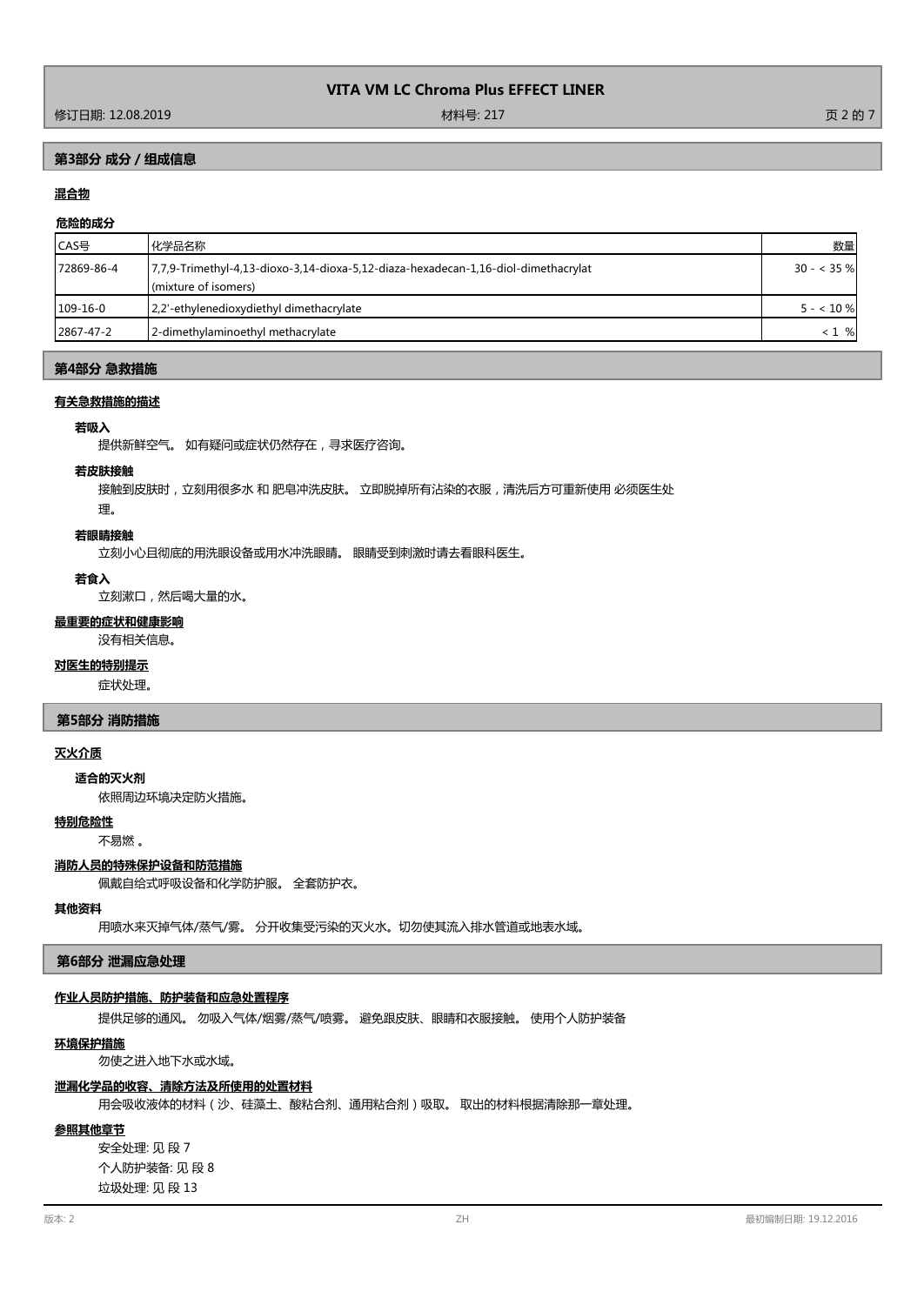修订日期: 12.08.2019 材料号: 217 页 3 的 7

# **第7部分 操作处置与储存**

# **操作注意事项**

不需要特别的预防措施。 **关于安全操作的提示**

**关于防火、防爆的提示**

不需要特别的防火措施。

## **安全储存的条件,包括任何不兼容性**

容器密封好。 **对存放空间和容器的要求**

# **共同存放的提示**

不需要特别的预防措施。

**第8部分 接触控制和个体防护**

# **控制参数**

## **工程控制方法**



# **保护和卫生措施**

立即脱下受污、浸染的衣物。 制定并重视皮肤保护计划 休息前或工作后洗净手、脸,如有必要且淋浴。 在工作 场所不饮食、不抽烟、不擤鼻涕。

#### **眼部/面部防护**

戴防护眼罩/戴防护面具。

# **手部防护**

处理化学工作材料时,只能戴带有CE认证标记含四位数检验号码的化学防护手套。 挑选抗化学药品的防护手套 时,必须视工作场所特性而定的危险物质浓度和数量而定。 最好向手套制造厂家询问清楚以上所提特殊用途的 手套之化学药品抵抗性。 推荐的手套品牌 KCL Dermatril P 击穿时间(最长的支撑时间) 10 min NBR (聚腈橡 胶)

#### **皮肤和身体防护**

防护服的使用。

#### **呼吸防护**

确保有足够的通风且在关键位置上设置点状的抽气设施。 工作场所的技术通风

#### **第9部分 理化特性**

#### **基本物理和化学性质信息**

| 聚合状态:<br>颜色: | 液态  |        |
|--------------|-----|--------|
| 气味:          | 特征性 |        |
| pH值:         |     | 没有界定   |
| 物理状态变化       |     |        |
| 熔点:          |     | 没有界定   |
| 沸点/沸腾范围:     |     | 139 °C |
| 闪点:          |     | 251 °C |
| 易燃性          |     |        |
| 固体:          |     | 不适用    |
| 气体:          |     | 不适用    |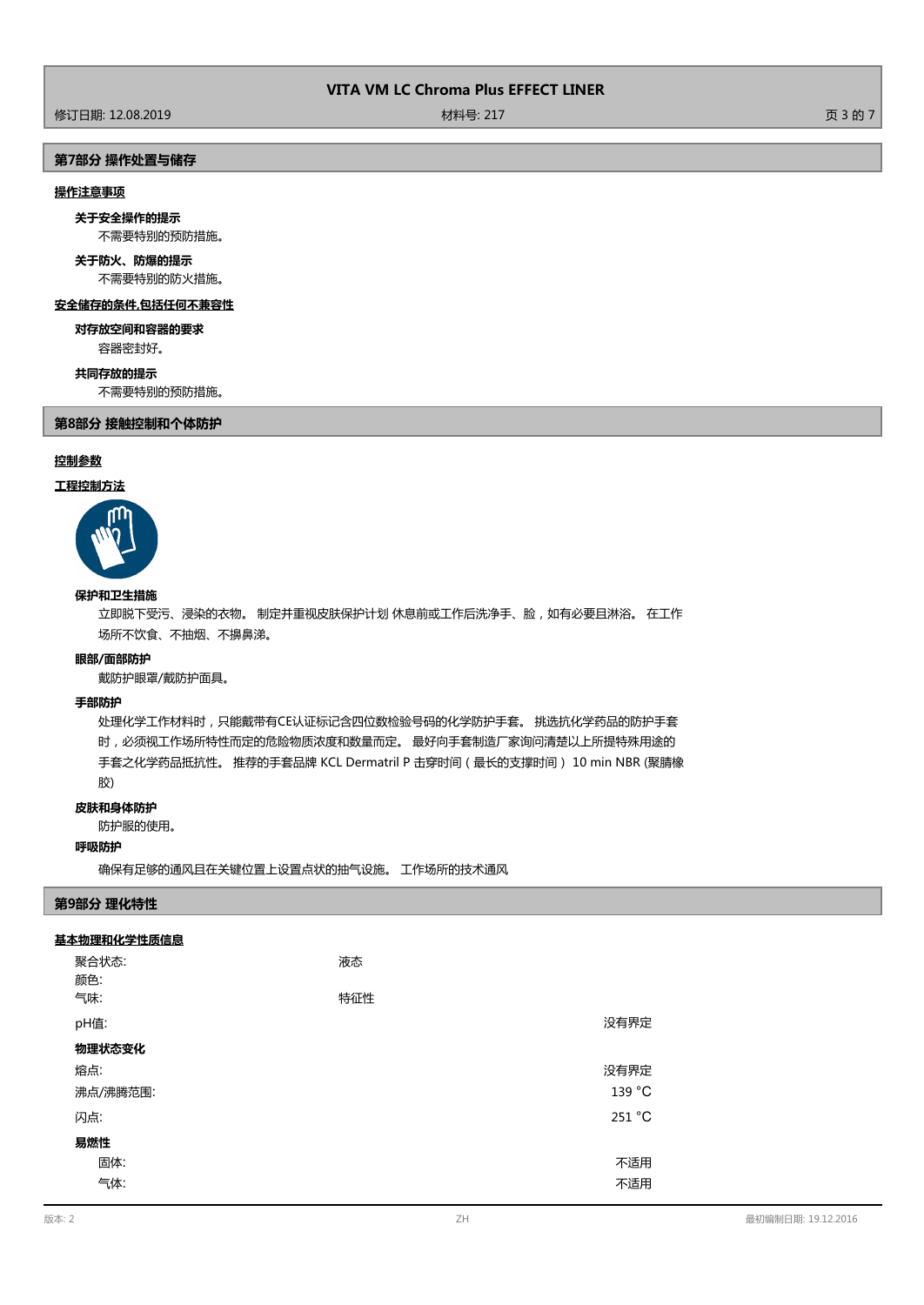| <b>VITA VM LC Chroma Plus EFFECT LINER</b>  |                      |         |  |
|---------------------------------------------|----------------------|---------|--|
| 修订日期: 12.08.2019                            | 材料号: 217             | 页 4 的 7 |  |
| 爆炸性特性<br>本产品不: 有爆炸危险的。                      |                      |         |  |
| 爆炸下限:<br>爆炸上限:                              | 没有界定<br>没有界定         |         |  |
| 自燃温度<br>固体:<br>气体:<br>分解温度:<br>助燃特性<br>不助燃。 | 不适用<br>不适用<br>没有界定   |         |  |
| 蒸汽压力:<br>(在 50 °C)                          | $\epsilon$ =1100 hPa |         |  |
| 相对密度:<br>水溶性:                               | 没有界定<br>不            |         |  |
| 在其它溶剂中的溶解度<br>没有界定<br>辛醇/水分配系数:             | 没有界定                 |         |  |
| 相对蒸气密度:<br>蒸发速率:                            | 没有界定<br>没有界定         |         |  |
| 其他资料或数据                                     |                      |         |  |
| 固体:                                         | 70,0 %               |         |  |

# **第10部分 稳定性和反应性**

# **反应性**

当按规定处理和存储时无有害反应。

# **稳定性**

该产品在正常室温存储时是稳定。

# **危险反应**

无已知的危险反应。

# **避免接触的条件**

没有/没有

# **禁配物**

没有相关信息。

# **危险的分解产物**

无已知的危险分解产物。

# **第11部分 毒理学信息**

# **急性毒性**

# **急性毒性**

现有数据不符合分类标准。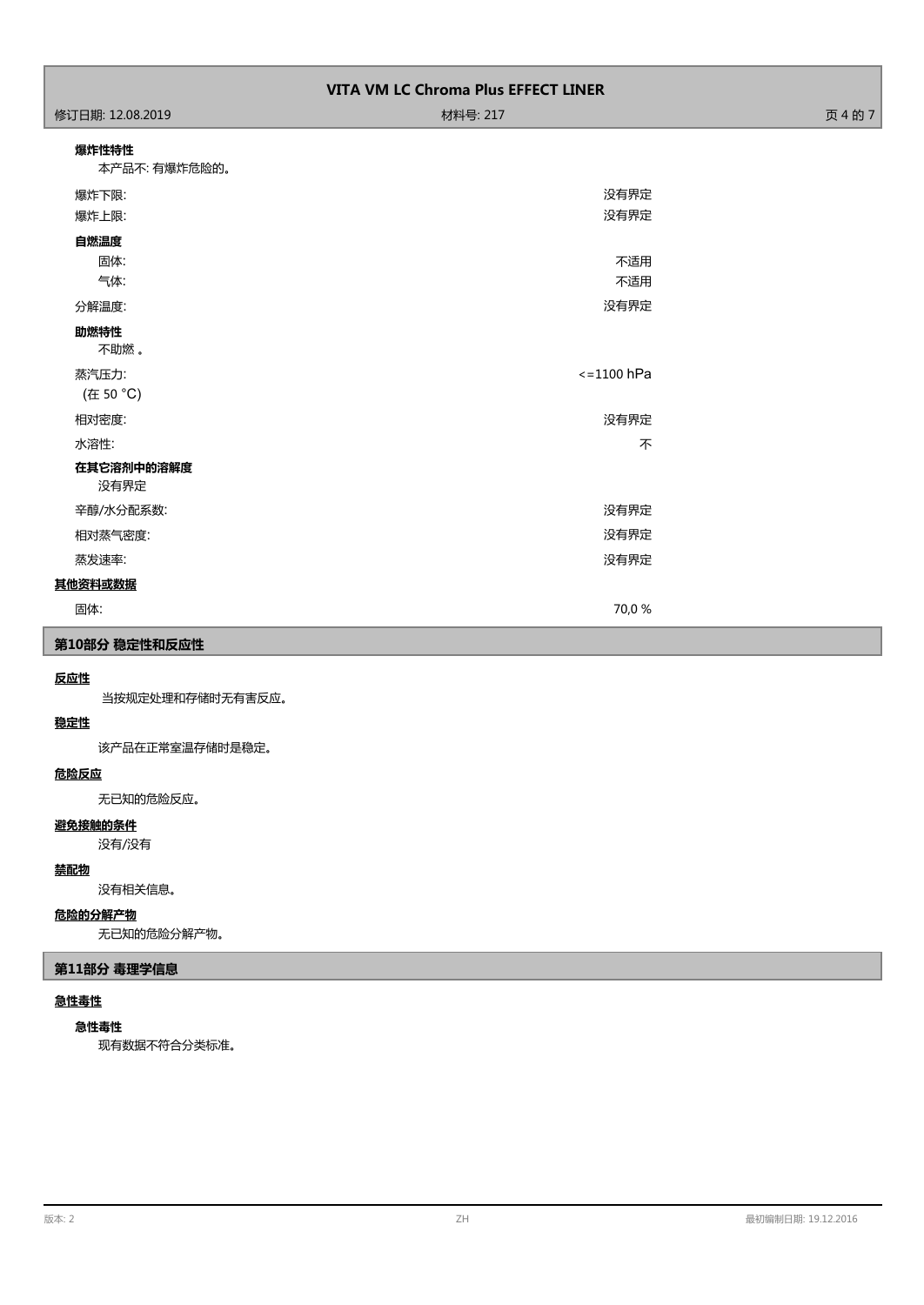修订日期: 12.08.2019 材料号: 217 页 5 的 7

| CAS号      | 化学品名称                             |                          |    |    |    |
|-----------|-----------------------------------|--------------------------|----|----|----|
|           | 曝光途径                              | 剂量                       | 种类 | 来源 | 方法 |
| 2867-47-2 | 2-dimethylaminoethyl methacrylate |                          |    |    |    |
|           | 口服                                | 急性毒性估计值<br>500<br>mg/kg  |    |    |    |
|           | 皮肤吸收                              | 急性毒性估计值<br>1100<br>mg/kg |    |    |    |

#### **刺激和腐蚀**

现有数据不符合分类标准。

#### **呼吸或皮肤过敏**

可能导致皮肤过敏反应

(7,7,9-Trimethyl-4,13-dioxo-3,14-dioxa-5,12-diaza-hexadecan-1,16-diol-dimethacrylat (mixture of

isomers); 2,2'-ethylenedioxydiethyl dimethacrylate; 2-dimethylaminoethyl methacrylate)

# **致癌性、生殖细胞突变性、生殖毒性**

现有数据不符合分类标准。

# **特异性靶器官系统毒性 一次接触**

现有数据不符合分类标准。

# **特异性靶器官系统毒性 反复接触**

现有数据不符合分类标准。

# **肺内吸入异物的危险**

现有数据不符合分类标准。

## **测试的补充说明**

根据(EC)第1272/2008号条例[化学品分类及标记全球协调制度],该混合物属于危险品范畴内。

## **第12部分 生态学信息**

#### **生态毒性**

对水生生物有害并具有长期持续影响。

## **持久性和降解性**

本产品未经检验。

## **生物富集或生物积累性**

本产品未经检验。

# **土壤中的迁移性**

本产品未经检验。

### **其他有害作用**

没有相关信息。

### **其他资料**

勿使之进入地下水或水域。 勿使进入地下/泥土里。

### **第13部分 废弃处置**

# **废弃物处置方法**

## **建议**

勿使之进入地下水或水域。 勿使进入地下/泥土里。 根据官署的规定处理废物。

#### **受污染的容器和包装的处置方法**

受污染的包装如同物质材料一样处理。 废料编号和废料标识根据 EWC/AVV

## **第14部分 运输信息**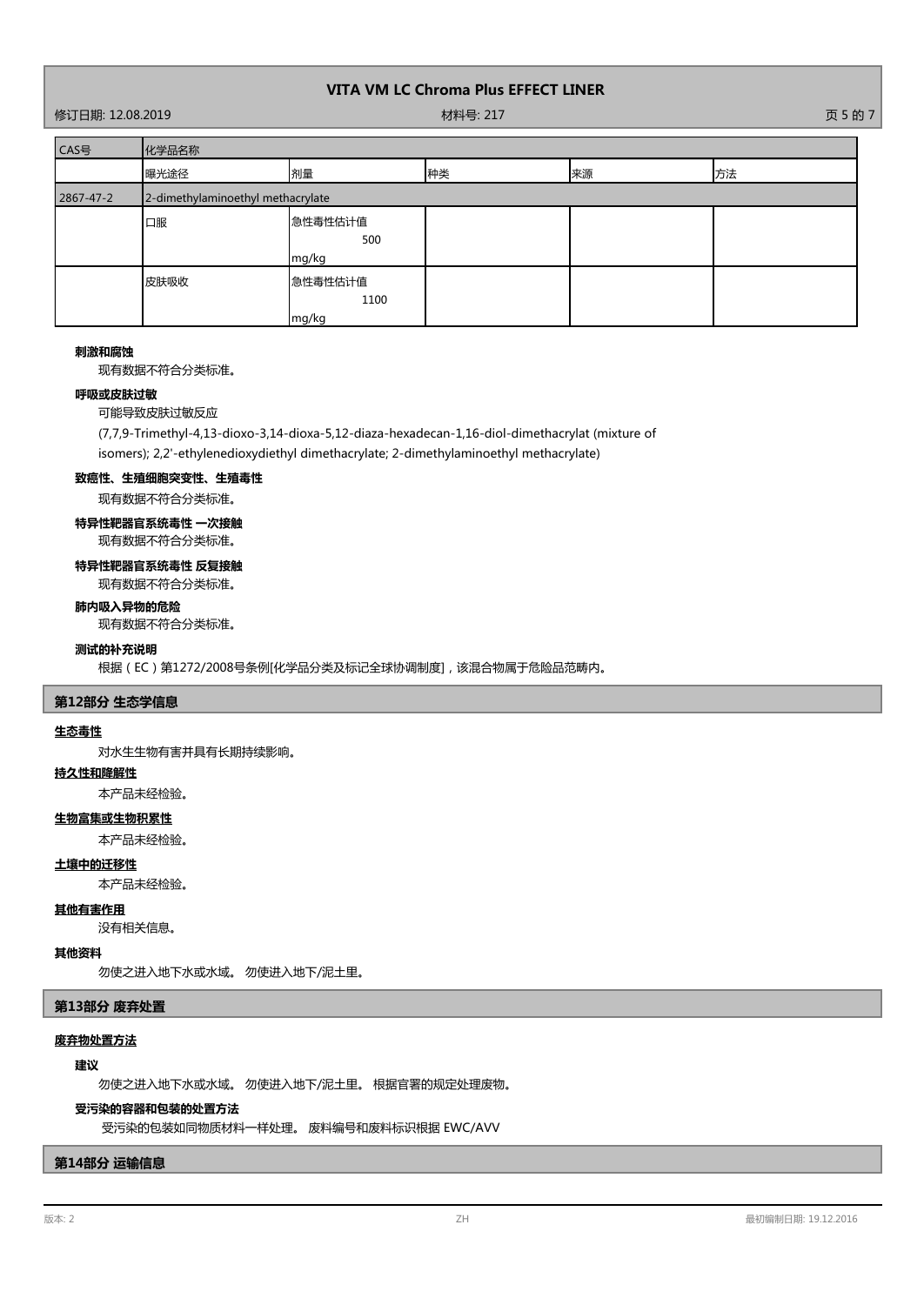| <b>VITA VM LC Chroma Plus EFFECT LINER</b> |                  |      |  |
|--------------------------------------------|------------------|------|--|
| 修订日期: 12.08.2019                           | 材料号: 217         | 页6的7 |  |
| 海运 (IMDG)                                  |                  |      |  |
| <u> UN号</u> :                              | 根据运输法规,未被分类为危险品。 |      |  |
| <u>联合国运输名称:</u>                            | 根据运输法规,未被分类为危险品。 |      |  |
| 联合国危险性分类:                                  | 根据运输法规,未被分类为危险品。 |      |  |
| 包装类别:                                      | 根据运输法规,未被分类为危险品。 |      |  |
| 空运 (ICAO-TI/IATA-DGR)                      |                  |      |  |
| <u> UN号</u> :                              | 根据运输法规,未被分类为危险品。 |      |  |
| 联合国运输名称:                                   | 根据运输法规,未被分类为危险品。 |      |  |
| 联合国危险性分类:                                  | 根据运输法规,未被分类为危险品。 |      |  |
| 包装类别:                                      | 根据运输法规,未被分类为危险品。 |      |  |
| 对环境的危害                                     |                  |      |  |
| 对环境有害的物质:                                  | 不                |      |  |
| 使用者特殊预防措施                                  |                  |      |  |
| 没有相关信息。                                    |                  |      |  |
| 大宗货物运输根据 MARPOL-公约 73/78 附录 II 和 IBC-Code  |                  |      |  |
| 不适用                                        |                  |      |  |
| 第15部分 法规信息                                 |                  |      |  |
|                                            |                  |      |  |

### **化学品的安全、健康和环境条例**

**国家的规章**

皮肤吸收 / 敏感化: インチング インチング マンクロ マンクリン 导致过敏反应。

聘用限制: 第六十四章 第二十四章 第二十一章 注意青少年工作保护法规定的工作限制。

# **第16部分 其他信息**

# **缩略语和首字母缩写**

ADR: Accord européen sur le transport des marchandises dangereuses par Route (European Agreement concerning the International Carriage of Dangerous Goods by Road) IMDG: International Maritime Code for Dangerous Goods IATA: International Air Transport Association GHS: Globally Harmonized System of Classification and Labelling of Chemicals EINECS: European Inventory of Existing Commercial Chemical Substances ELINCS: European List of Notified Chemical Substances CAS: Chemical Abstracts Service LC50: Lethal concentration, 50% LD50: Lethal dose, 50% CLP: Classification, labelling and Packaging REACH: Registration, Evaluation and Authorization of Chemicals GHS: Globally Harmonised System of Classification, Labelling and Packaging of Chemicals UN: United Nations DNEL: Derived No Effect Level DMEL: Derived Minimal Effect Level PNEC: Predicted No Effect Concentration ATE: Acute toxicity estimate LL50: Lethal loading, 50% EL50: Effect loading, 50% EC50: Effective Concentration 50% ErC50: Effective Concentration 50%, growth rate NOEC: No Observed Effect Concentration